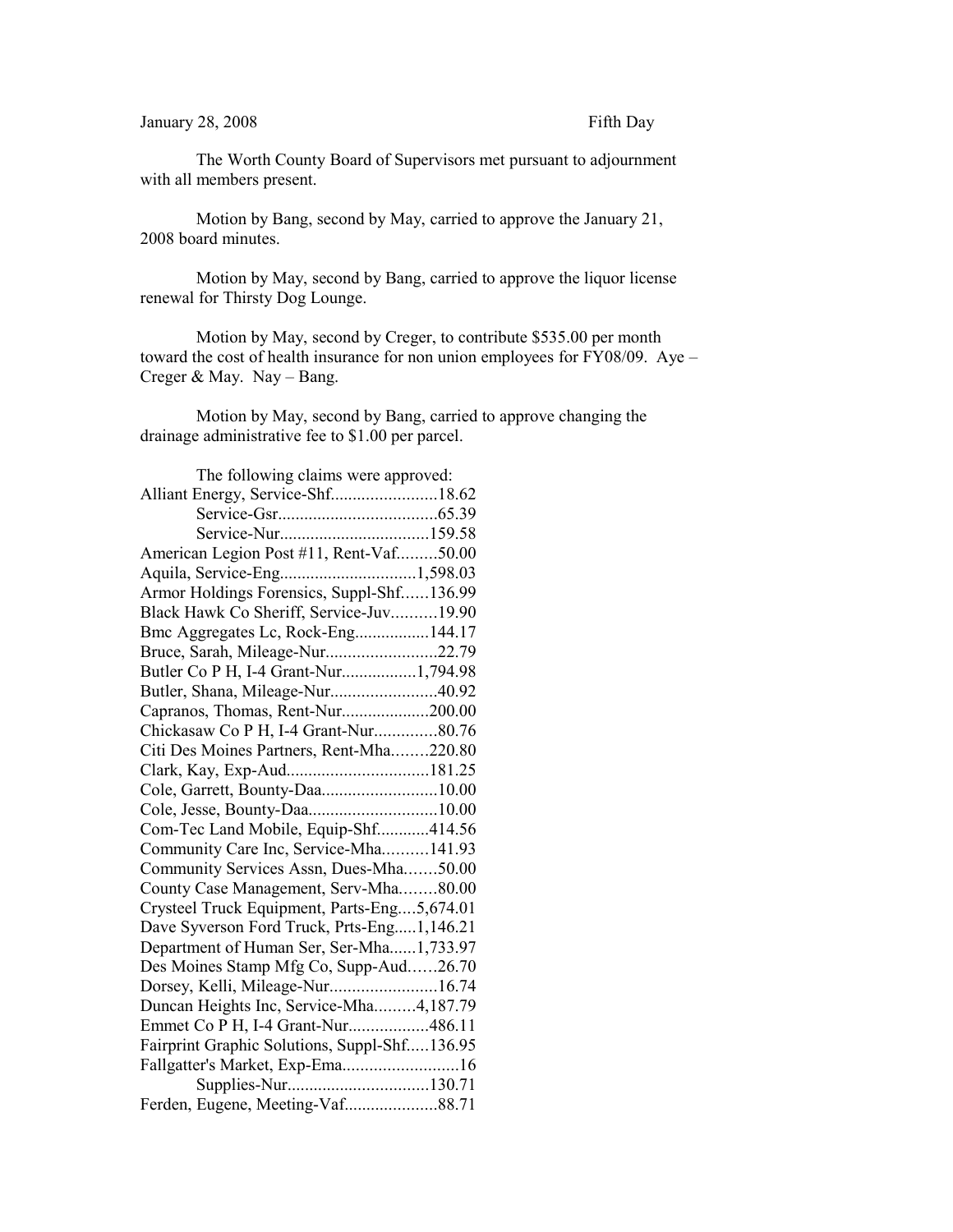| Fidlar Companies, Supplies-Rec279.00       |  |
|--------------------------------------------|--|
| Floyd County P H, I-4 Grant-Nur778.55      |  |
| Franklin Co P H, I-4 Grant-Nur1,328.24     |  |
|                                            |  |
| Greve Law Office, Rent-Att300.00           |  |
| H & H Food Service, Supplies-Shf440.95     |  |
| Hackbart, Philip E., Meeting-Vaf55.58      |  |
| Haenel M.S., Edith M, Service-Juv110.00    |  |
| Hanna, Randy, Well Closure-San200.00       |  |
| Hansen, Jeffrey J, Bounty-Daa20.00         |  |
| Hanson, Jeanette, Mileage-Hha123.69        |  |
| Hartman, Lisa, Mileage-Nur13.95            |  |
| Helgeland, Vance, Bounty-Daa30.00          |  |
| Howard Co P H, I-4 Grant-Nur353.53         |  |
| Huebner, Cheryl, Mileage-Nur111.60         |  |
| Iowa Department of Natur, Permit-San75.00  |  |
| Iowa Dept of Human Serv, Serv-Mha431.53    |  |
| Service-Mha27,891.92                       |  |
|                                            |  |
|                                            |  |
|                                            |  |
| Service-Mha1,552.97                        |  |
| Iowa Dept of Public Safe, Serv-Shf1,194.00 |  |
| Iowa Emergency Manage, Dues-Ema50.00       |  |
|                                            |  |
| J & J Machining Welding, Steel-Eng119.00   |  |
| Joe's Collision & Perf, Towing-Shf40.00    |  |
|                                            |  |
|                                            |  |
|                                            |  |
| Johnson, Teresa, Mileage-Nur21.39          |  |
| Konica Minolta Business, Service-Nur40.09  |  |
|                                            |  |
| Kuennen, Joseph, Service-Gsr35.00          |  |
| Lab Safety Supply Inc, Uniforms-Shf122.98  |  |
| Lexis-Nexis, Service-Att121.00             |  |
|                                            |  |
| Mainstay Systems Inc, Service-Shf1,095.00  |  |
| Maldonado, Americo, Service-Shf60.00       |  |
| Manly Fire Dept, Cap-E9111,500.00          |  |
| Manly Junction Signal, Service-Nur55.50    |  |
| Marshall & Swift Inc, Service-Gsr15.72     |  |
| Mason City Business Syst, Supplies-Dap9.67 |  |
| Mason City Overhead, Service-Eng362.20     |  |
| Mcleod USA, Service-Eng10.68               |  |
| Mental Health Center, Service-Mha1,949.62  |  |
| Mercy Medical Center, Service-Mha1,350.00  |  |
|                                            |  |
| Mi-B & J Water, Supplies-Gsr24.00          |  |
| Midwest Wheel Companies, Suppl-Eng603.76   |  |
| Mireles, Sandra, Exp-Mha517.88             |  |
|                                            |  |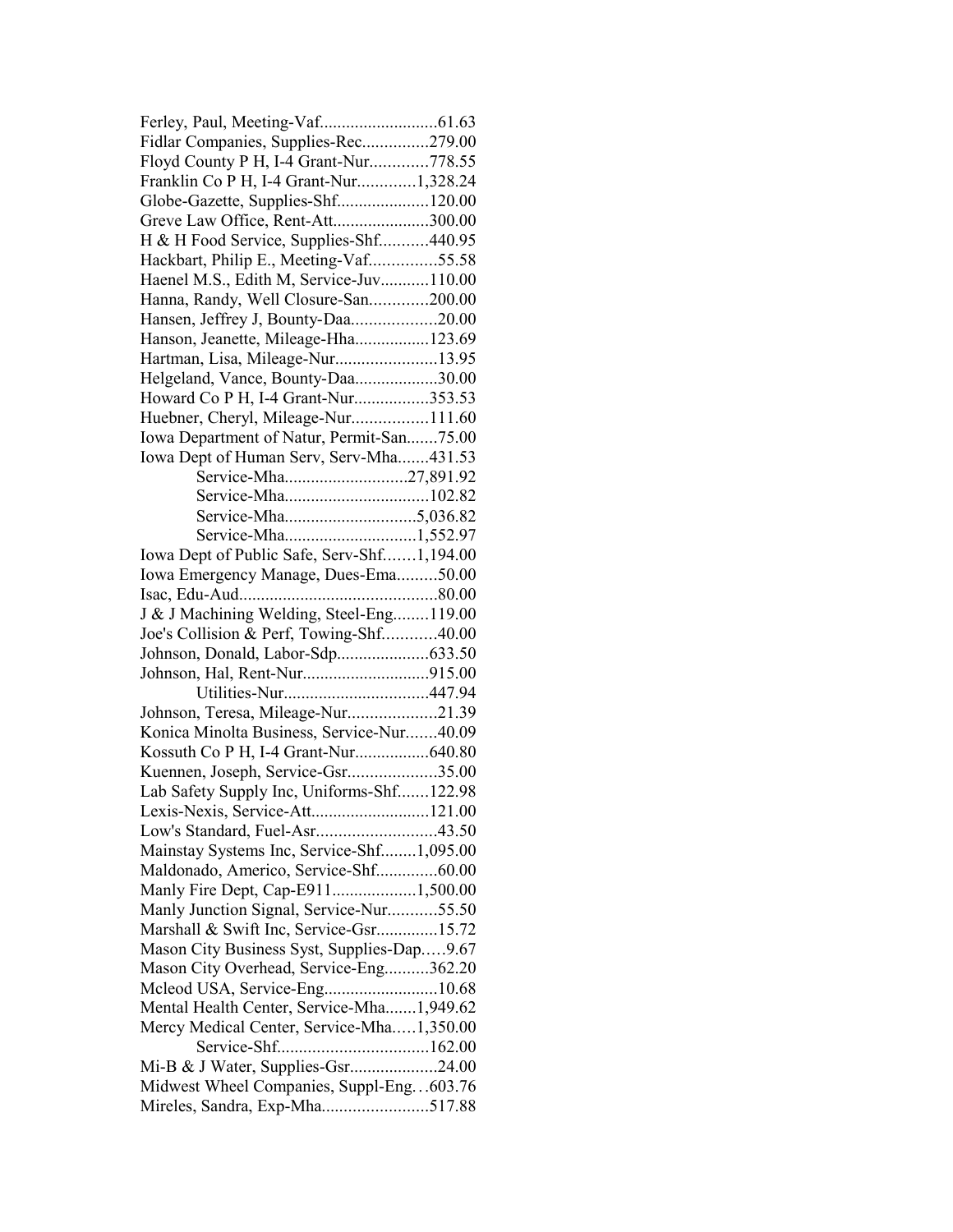| Mitchell Co P H, I-4 Grant-Nur898.97       |  |
|--------------------------------------------|--|
| Moore Medical, Supplies-Shf43.29           |  |
|                                            |  |
| Napa Auto Parts, Parts-Eng127.57           |  |
| Next Generation Technolo, Serv-Mha585.00   |  |
|                                            |  |
| No IA Juvenile Detention, Serv-Juv1,125.00 |  |
| North American Salt Co, Salt-Eng39,722.12  |  |
| Northwood Anchor, Service-Nur85.50         |  |
| Northwood Electric Inc, Service-Eng226.70  |  |
|                                            |  |
| Northwood Motor Co, Service-Shf1,104.19    |  |
|                                            |  |
|                                            |  |
| Northwood True Value, Supplies-Tra37.99    |  |
| Northwood Welding, Service-Gsr99.60        |  |
|                                            |  |
| Northwoods State Bank, Loan-Eng107,764.82  |  |
| Olsen, Laurie, Mileage-Aud130.20           |  |
|                                            |  |
| Omni Tel Communications, Serv-E91124.00    |  |
| Ostrander, Chelsey, Refund-Ins15.00        |  |
| Palo Alto Co P H, I-4 Grant-Nur792.23      |  |
| Parks, Kristie, Mileage-Nur2.56            |  |
| Pathology Associates, Service-Mex540.00    |  |
| Prairie Ridge, Service-Chm754.25           |  |
| Prazak, Edie, Mileage-Hha20.46             |  |
| Printing Services Inc, Supplies-Dap361.88  |  |
|                                            |  |
|                                            |  |
|                                            |  |
|                                            |  |
|                                            |  |
| Randall Ready Mix Llc, Supplies-Eng76.80   |  |
| Reserve Account, Postage-Aud500.00         |  |
| Schwab, Chris, Service-Juv27.90            |  |
| Staples Credit Plan, Supplies-Nur358.91    |  |
|                                            |  |
| Superior Lamp, Supplies-Eng476.34          |  |
| Terminal Supply Co., Supplies-Eng163.79    |  |
| The Barrier Group, Outlay-Dap6,400.00      |  |
| Treasurer-State of Iowa, Serv-Mha9,277.28  |  |
| U S Postal Service, Postage-Rec205.00      |  |
| University Conference Se, Edu-Eng150.00    |  |
|                                            |  |
|                                            |  |
|                                            |  |
| Vanguard Appraisals Inc, Serv-Asr1,735.00  |  |
| Ver Helst Snyder Drug, Supplies-Shf445.19  |  |
|                                            |  |
|                                            |  |
|                                            |  |
|                                            |  |